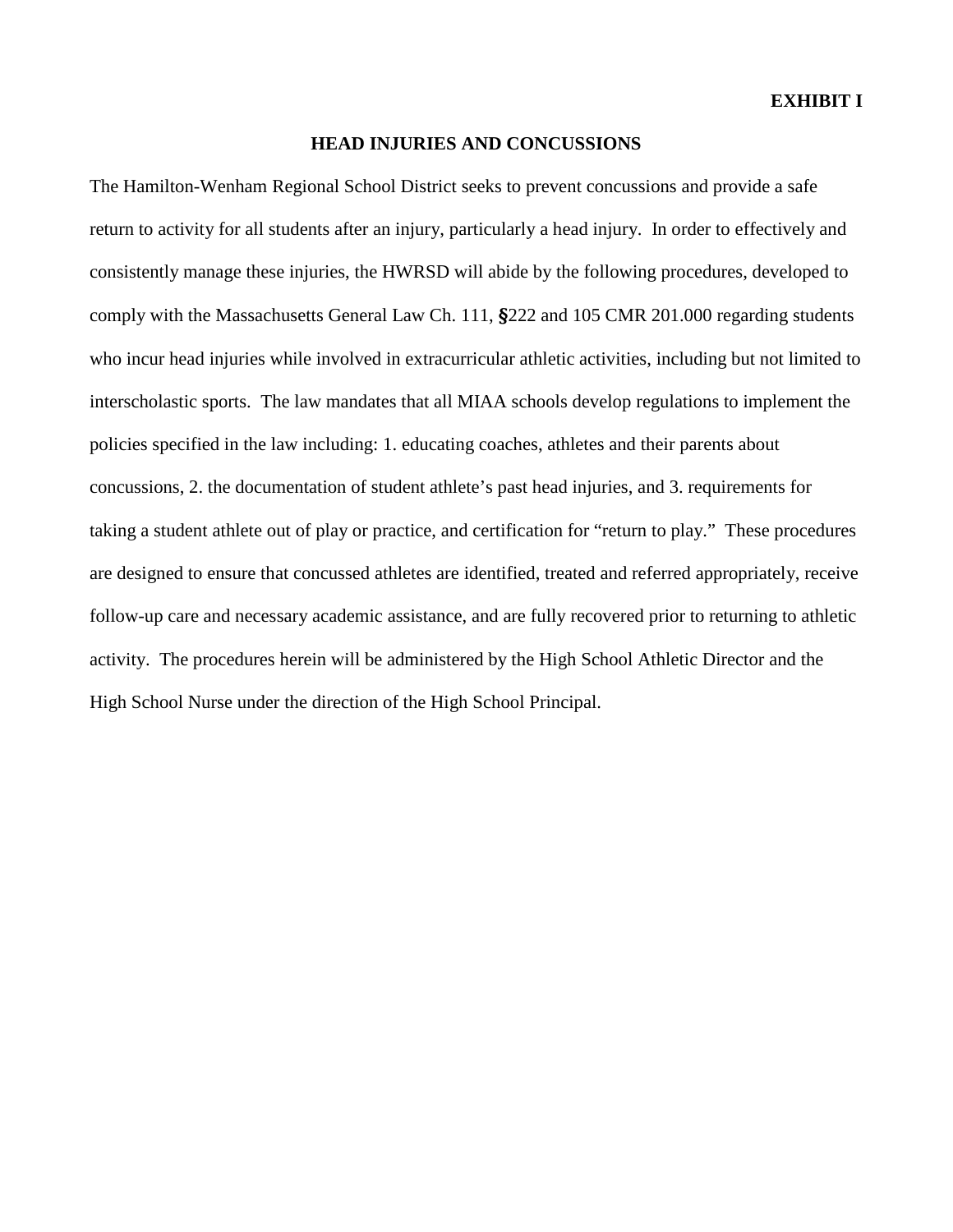# **The Hamilton Wenham Regional High School plan for compliance with MGL Ch. 111, §222 and**

### **105 CMR 201.000**

### I. EDUCATING: (201.007)

- a. Prior to each athletic season, the athletic department will issue a parent communication, and post information on-line regarding the date of the Mandatory Pre-Season Athletic Meeting. Handouts will be available and discussion will take place in the general assembly to detail information about Concussion Education available at [www.cdc.gov/concussions/signssymptoms.html](http://www.cdc.gov/concussions/signssymptoms.html) or <http://www.nfhslearn.com/electiveDetail.aspx?courseID=15000>
- b. The athletic department will be responsible for communicating with parents with limited English proficiency.
- c. At the mandatory meeting, prior to each season, the athletic director will verbally remind all parents and students to go online to educate themselves on concussions.
- d. As provided within the online parent consent form to participate in athletics, each parent and student will sign off that they have been made aware of how to obtain the online concussion information and have reviewed the information.
- e. The athletic department requires our coaches and trainers to take the National Federation of High Schools' online course yearly and submit certificate of completion.
- f. Documentation of updated physical examination must be submitted prior to participation. An up-to-date physical will be defined as the student having a physical within thirteen months of any given point during the season. An out of date physical will render the student-athlete ineligible to participate in practices or games.

## II. COLLECTING HISTORY: (201.006)

- a. The online registration will include a mandatory section that stipulates any student athlete with a previous head injury file that information with the athletic trainer prior to the start of the season. When a student-athlete's registration information states there have been two or more concussions in their past, extra medical clearance related to specifically to head injuries will be required.
- b. The online registration will include a mandatory section that stipulates that parents are required to provide any information on previous head injuries.
- c. A trainer will review a report of all online submissions for previous head injuries for doctor's clearance.
- d. The Athletic Director (through Family ID) will compile the list of noted previous head injuries and provide to each coach and the Head Trainer.
- e. The Athletic Director will be responsible to contact parents who do not complete medical forms prior to the student athlete's participation.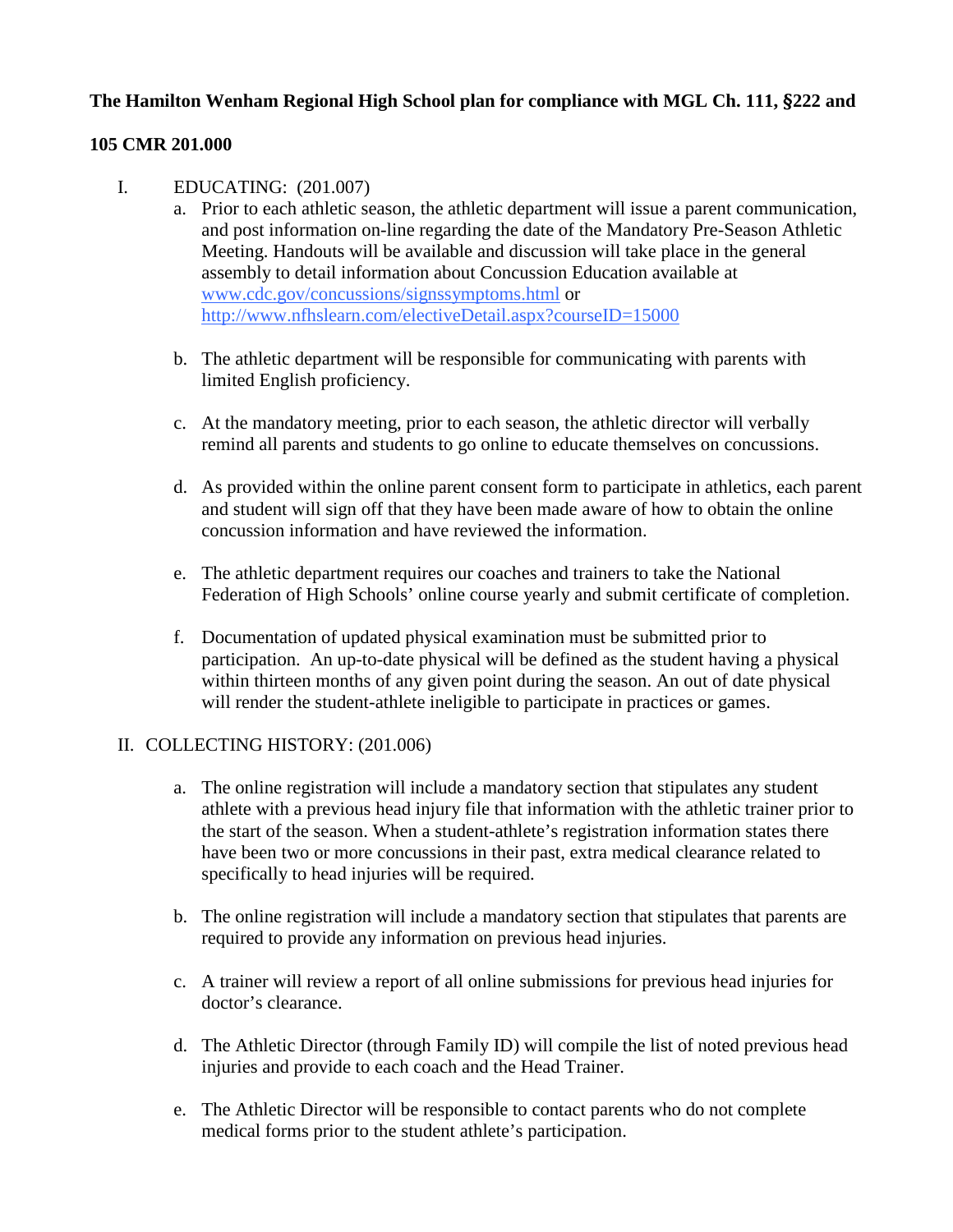### III. HEAD INJURY DURING PARTICIPATION: (201.006)

- a. The HWRHS coaches, trainer and high school nurse will be educated to understand the following policy for game/practice situations: If a student has suffered, or is suspected of having suffered, a concussion during a game or practice, the student **MUST** be removed from play. The law is clear that a student who may have signs or symptoms of a concussion may not return to the same game or practice. It also requires that studentathletes be certified for return to play by a physician. Documentation for return to play must be given to the nurse as well as to the athletic director and trainer.
- b. The coach will communicate the nature of the injury directly to the parent in person or by phone immediately after the practice or competition in which a student has been removed from play for a head injury, suspected concussion, signs and symptoms of a concussion or loss of consciousness. The coach must also provide this information in to the parent, whether by paper or electronic format, by the end of the next business day.
- c. The coach or his or her designee will communicate, by the end of the next business day, with the athletic director and school nurse that the students has been removed from practice or competition for a head injury, suspected concussion, signs and symptoms of a concussion, or loss of consciousness.
- d. The nurse will notify the guidance department and the administration, and the guidance counselor will contact the teachers of the student-athlete. The guidance counselor will be the point person to communicate between parents and teachers. Guidance will also provide assistance, if necessary, to families with limited English proficiency.
	- i. When a student is suspected of having sustained a concussion, the trainer will fill out the Department of Public Health "Report of Head Injury During Sports Season Form" and provide this form to the Athletic Director and Nurse.
	- ii. When the school trainer is not present at the game or practice, the team's Head Coach will fill out the Department of Public Health "Report of Head Injury During Sports Season Form" and provide this form to the Athletic Director and Nurse.
- e. At the time of a head injury, the trainer will record the incident on the appropriate state form.
- f. At the end of the year, the athletic director will utilize the compiled information to submit all information collected to the state as required by law.

## IV. PROTOCOL FOR RETURN TO PLAY: (201.010 (E) (1) )

a. Each student who is removed from practice or competition and subsequently diagnosed with a concussion will have a written graduated reentry plan for return to full academic and extracurricular activities. The written plan shall include instructions for students, parents and school personnel as provided in 105 CMR 201.010.